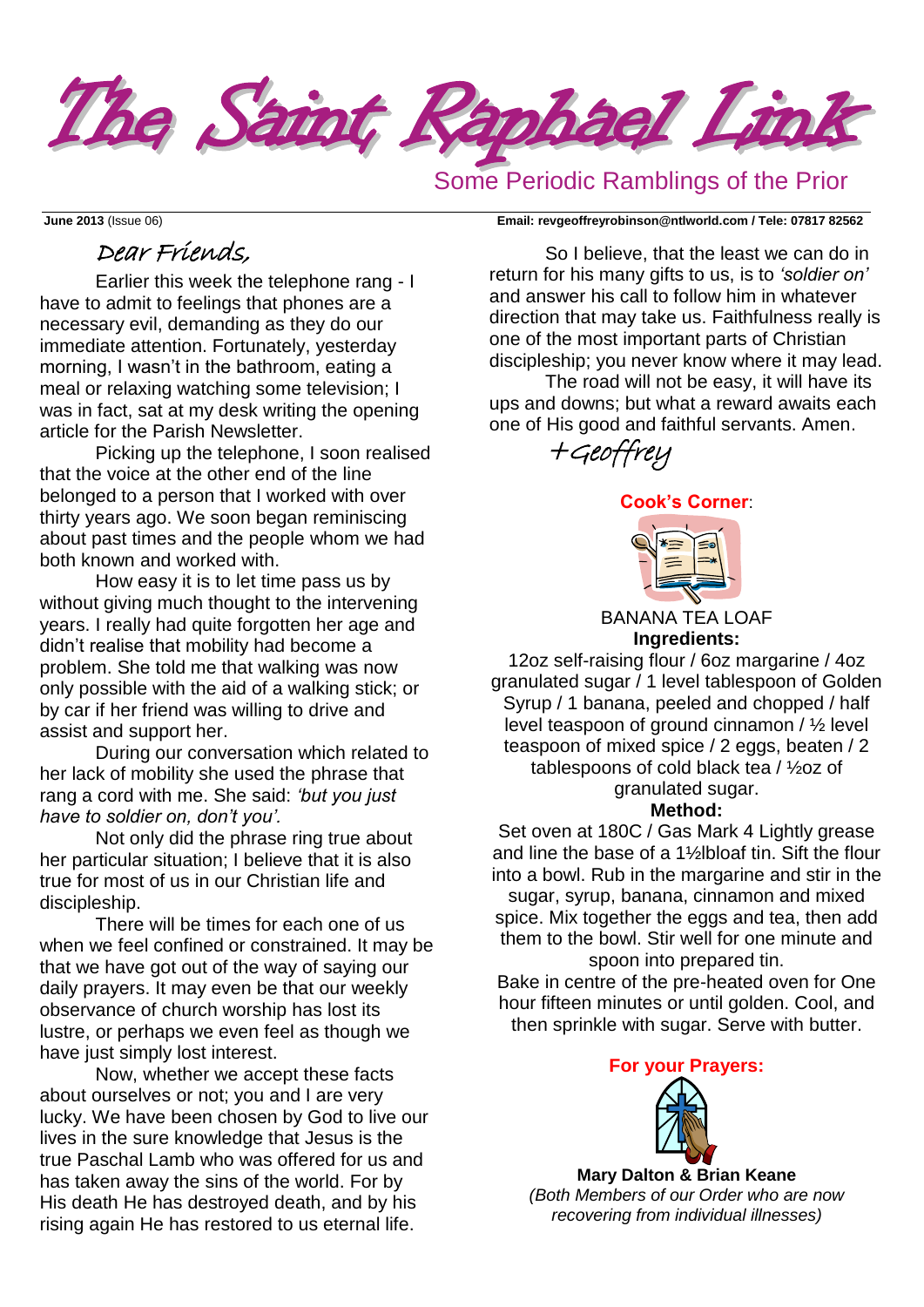#### **Anne & Gordon Gentry**

*(Members suffering with heart and chest related illnesses)* **Margaret Waterhouse** *(Recovering in a Nursing Home in Skipton after a series of strokes)* **Helen Neaves-Wilde**

*(Settling into her new home and environment in Low Bentham, North Yorkshire – Helen is our Almoner)*

### **Calendar of Saints:**



### **St. Justin – Feast Day 1st June**

St. Justin, apologist and martyr, was one of the most important Christian writers of the second century. He himself tells how his study of all the schools of philosophy led him to Christianity, and how he dedicated his life to the defence of the Christian faith as "the one certain and profitable philosophy."

St. Justin is particularly celebrated for the two Apologies which he was courageous enough to address in succession to the persecuting emperors Antoninus and Marcus Aurelius. One of them contains a description of the rites of baptism and the ceremonies of the Divine Liturgy, thus constituting the most valuable evidence that we possess on the Roman Ceremonies of his day.

Justin, the son of Priscus, was a Greek by race, and was born at Nablus in Palestine. He passed his youth in the study of letters. When he grew to manhood he was so taken with the love of philosophy and the desire of truth, that he became a student of philosophy and examined the teaching of all the philosophers. He found in them only deceitful wisdom and error.

He received the light of heaven from a venerable old man, who was a stranger to him, and embraced the philosophy of the true Christian faith. Henceforth he had the books of Holy Scripture in his hands by day and night, and his soul was filled with the divine fire enkindled by his meditations. Having thus acquired the excellent knowledge of Jesus Christ, he devoted his learning to the composition of many books explaining and propagating the Christian faith.

Among the most famous of the works of Justin are his two Apologies or Defences of the Christian faith. These he offered in the Senate

to the Emperor Antoninus Pius and his sons, together with Marcus Antoninus Verus and Lucius Aurelius Commodus, who were cruelly persecuting the followers of Christ. By these Apologies and his vigorous disputations in defence of the faith he obtained a public edict from the government to stay the slaughter of the Christians. But Justin himself did not escape. He had blamed the wicked life led by Crescens the Cynic, who caused him to be accused and arrested. He was brought before Rusticus, the Prefect of Rome, and questioned concerning the doctrine of the Christians. He was beheaded in Rome in 165

### **The Office of Grand Master**



**Howard Doe** is the Grand Master of The Orders of St Raphael and St Mark. He has also been created Baron St Raphael (Ukraine-Ruthenia).

For many years he was the Secretary and Head of Central Admin at the Peabody Trust, London's largest charitable housing trust and he took early retirement in 2003. Housing has always been a key interest and he has been on the Boards of several housing associations.

In 2000, he was elected to Medway Council, a unitary authority for a population of some 250,000, and is Cabinet Portfolio Holder for Housing and Community Services. This includes tourism, two castles, and events such as the two Rochester Dickens Festivals, Green Spaces, the arts, libraries, adult learning, sports and leisure, as well as grants for the disabled and voluntary organisations.

Howard is a Freeman of the City of London and of the Southwark Court Leet. He is also a Kentucky Colonel and a member of the Hungarian National Guard.

He and his wife Lesley have three grown-up sons and eight grandchildren, which is a recipe for very expensive Christmases but is more than compensated by their lively presence!! They also enjoy coming over to see Howard's model railway that has taken over the garage.

Howard and Lesley love travel and recently toured South Africa. They have also been to Altopascio and have seen on the archways of the old hospice the coat of arms of the Order of St James.